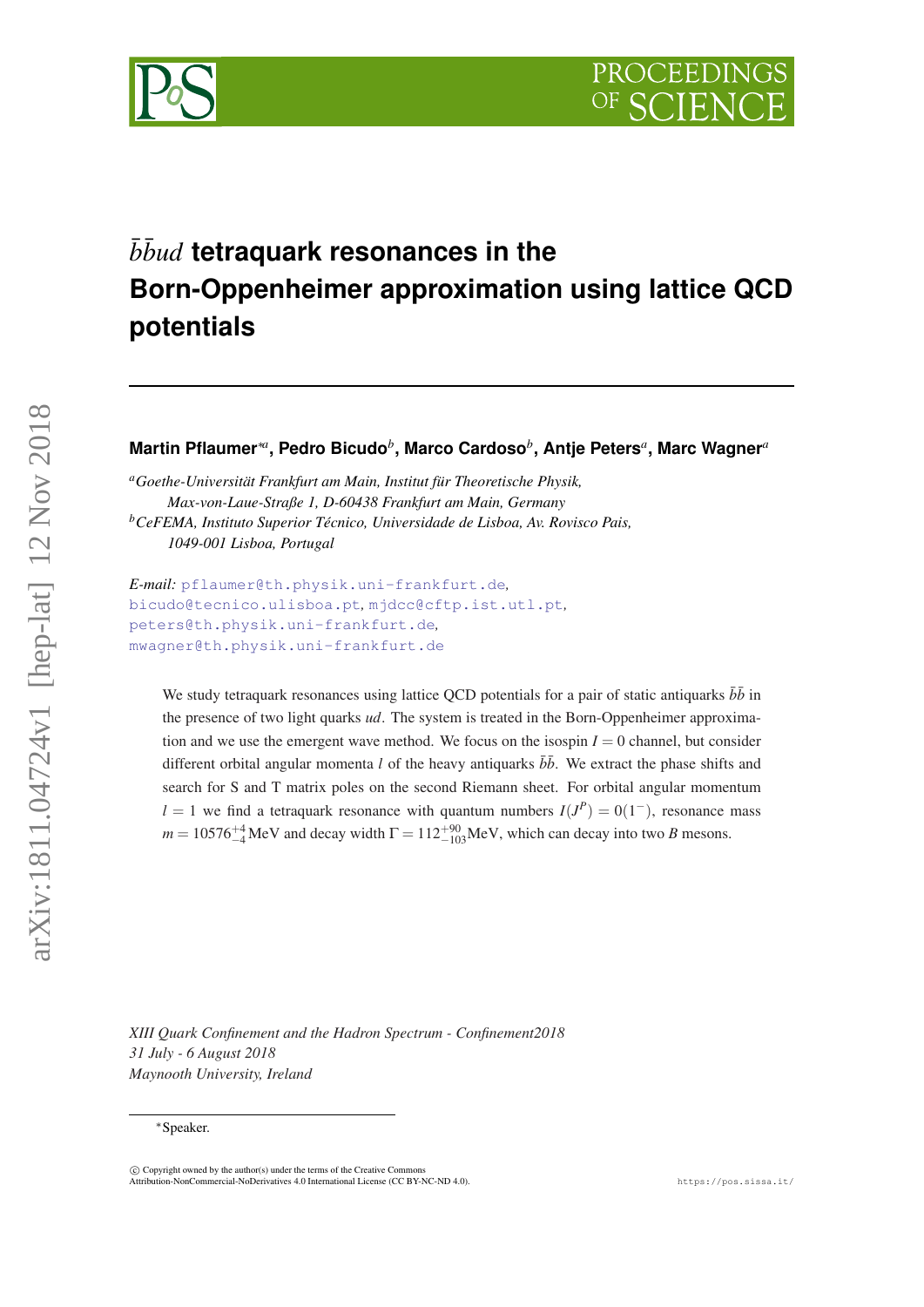# <span id="page-1-0"></span>1. Introduction

A challenging and modern problem in particle physics and QCD is to improve our understanding of exotic hadrons. A possible approach to study heavy-heavy-light-light four-quark systems and the existence of tetraquarks is to compute potentials of two static antiquarks  $\overline{Q}\overline{Q}$  in the presence of two light quarks *qq* and to use these potentials in the Schrödinger equation to search for bound states (cf. e.g.  $[1, 2, 3, 4, 5, 6, 7, 8, 9]$  $[1, 2, 3, 4, 5, 6, 7, 8, 9]$  $[1, 2, 3, 4, 5, 6, 7, 8, 9]$  $[1, 2, 3, 4, 5, 6, 7, 8, 9]$  $[1, 2, 3, 4, 5, 6, 7, 8, 9]$  $[1, 2, 3, 4, 5, 6, 7, 8, 9]$  $[1, 2, 3, 4, 5, 6, 7, 8, 9]$  $[1, 2, 3, 4, 5, 6, 7, 8, 9]$  $[1, 2, 3, 4, 5, 6, 7, 8, 9]$  $[1, 2, 3, 4, 5, 6, 7, 8, 9]$  $[1, 2, 3, 4, 5, 6, 7, 8, 9]$  $[1, 2, 3, 4, 5, 6, 7, 8, 9]$  $[1, 2, 3, 4, 5, 6, 7, 8, 9]$  $[1, 2, 3, 4, 5, 6, 7, 8, 9]$  $[1, 2, 3, 4, 5, 6, 7, 8, 9]$  $[1, 2, 3, 4, 5, 6, 7, 8, 9]$  $[1, 2, 3, 4, 5, 6, 7, 8, 9]$ ). In this way a stable  $\overline{b}$ *bud* tetraquark with quantum numbers  $I(J^P) = 0(1^+)$  has been predicted [[5](#page-6-0), [6\]](#page-7-0). Recently it has been confirmed by lattice computations using  $\bar{b}$  quarks of finite mass treated with Non Relativistic QCD [[10,](#page-7-0) [11\]](#page-7-0). In this work, we extend our investigation of the  $b\bar{b}u$  four-quark system by exploring the existence of tetraquark resonances. To this end we use the emergent wave method from scattering theory [\[12](#page-7-0)].

For a more detailed discussion of this work cf. [\[13](#page-7-0)].

# 2. Lattice QCD potentials of two static antiquarks  $\overline{Q}\overline{Q}$  in the presence of two light quarks *qq*

In previous studies we have computed potentials  $V(r)$  of two static antiquarks  $\overline{Q}\overline{Q}$  in the presence of two light quarks *qq* with lattice QCD. Computations have been performed for different light quark flavor combinations *qq* with  $q \in \{u, d, s, c\}$ . Moreover, different parity and total angular momentum sectors have been studied (cf. e.g. [[7](#page-7-0), [8](#page-7-0)]). There are both attractive as well as repulsive potentials. Of particular interest with respect to the existence of tetraquarks are two of the attractive potentials with  $q \in \{u,d\}$ . The corresponding quantum numbers are  $(I = 0, j = 0)$  and  $(I = 1, j = 1)$ , where *I* denotes isospin and *j* the total angular momentum of the light quarks and gluons around the  $b\bar{b}$  separation axis. The two potentials are shown in Figure 1 for lattice spacing  $a \approx 0.079$  fm and *u* and *d* quark masses corresponding to a pion mass  $m_\pi \approx 340$  MeV.



Figure 1: (left)  $(I = 0, j = 0)$  potential. (right)  $(I = 1, j = 1)$  potential.

The existence or non-existence of a stable tetraquark and its binding energy depends on the light quark mass *q* [[7](#page-7-0)]. Thus, we have performed computations of  $\overline{Q}\overline{Q}$  potentials for three different light *u* and *d* quark masses corresponding to  $m_\pi \in \{340 \text{MeV}, 480 \text{MeV}, 650 \text{MeV}\}\.$  The results, which can be parameterized by a screened Coulomb potential

$$
V(r) = -\frac{\alpha}{r} e^{-r^2/d^2},
$$
\n(2.1)

have been extrapolated to  $m_{\pi} = 140 \text{ MeV}$  [[8](#page-7-0)]. The parameterization (2.1) is motivated by one-gluon exchange for small  $\overline{Q}\overline{Q}$  separations *r* and the formation of two *B* mesons at larger *r* as a consequence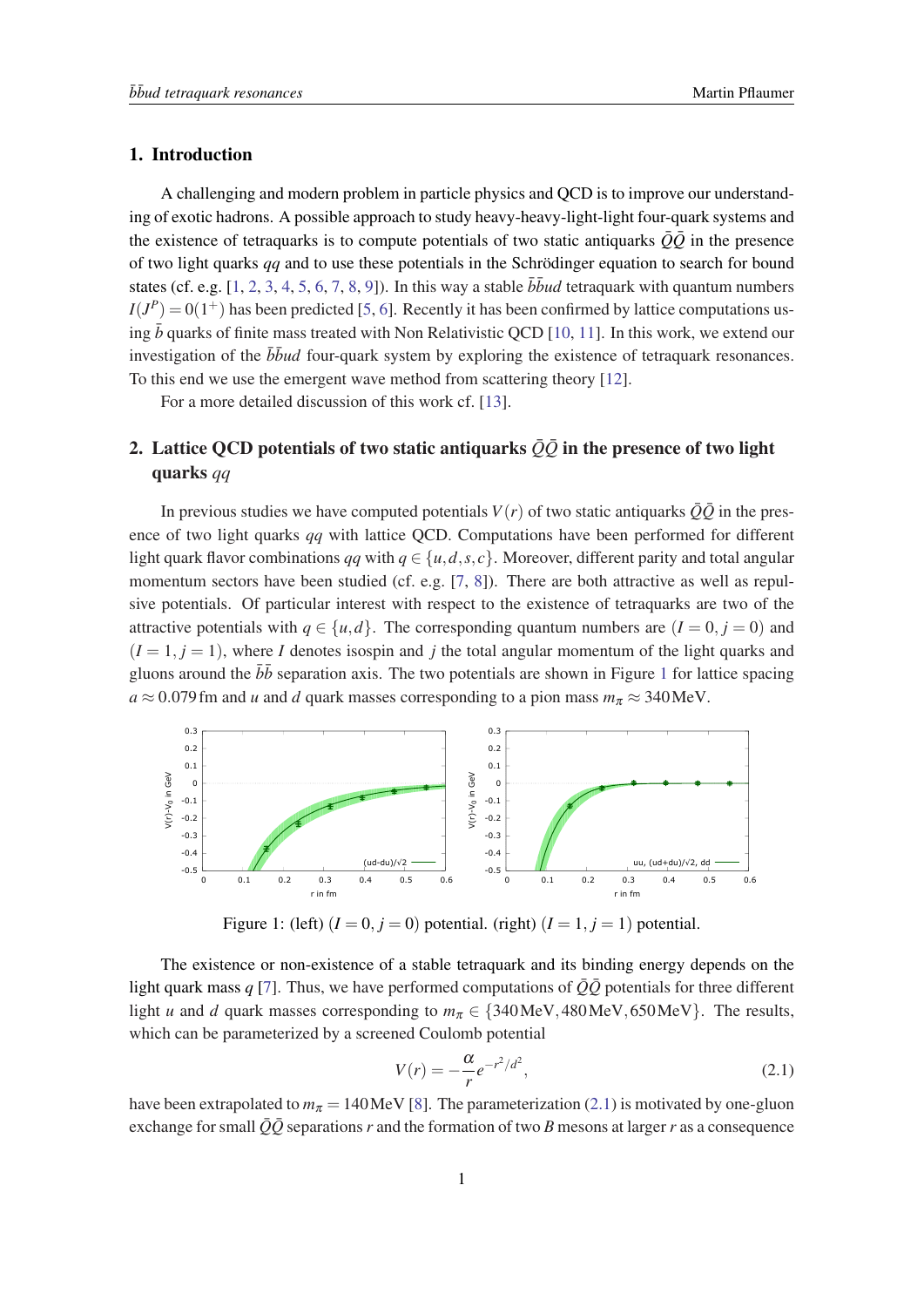of color screening as sketched in Figure 2. Even though this approach is phenomenologically motivated, it is fully consistent with our lattice QCD results, i.e. the corresponding fits yield small  $\chi^2$ /dof. The numerical values of the parameters  $\alpha$  and  $d$  are collected for both potentials in Table 1. Clearly, the  $(I = 0, j = 0)$  potential is more attractive than the  $(I = 1, j = 1)$  potential.



Figure 2: (a) At small separations the static antiquarks  $\overline{Q}\overline{Q}$  interact by perturbative one-gluon exchange. (b) At large separations the light quarks *qq* screen the interaction and the four quarks form two rather weakly interacting *B* mesons.

|                   | $\alpha$               | $d$ in fm              |
|-------------------|------------------------|------------------------|
| $\mathbf{\Omega}$ | $0.34^{+0.03}_{-0.03}$ | $0.45^{+0.12}_{-0.10}$ |
|                   | $0.29_{-0.06}^{+0.05}$ | $0.16^{+0.05}_{-0.02}$ |

Table 1: Parameters  $\alpha$  and *d* of the parameterization ([2.1\)](#page-1-0) of the two attactive  $\overline{Q}\overline{Q}$  potentials with  $(I = 0, j = 0)$  and  $(I = 1, j = 1)$ .

The potential parameterization [\(2.1\)](#page-1-0) with  $\alpha$  and  $d$  from Table 1 can be inserted into the Schrödinger equation, i.e. they can be used to explore the existence of stable tetraquarks or tetraquark resonances in the Born-Oppenheimer approximation. A stable  $b\bar{b}u$  tetraquark with quantum numbers  $I(J^P) = 0(1^+)$  around 60 MeV below the *BB*<sup>\*</sup> threshold has been predicted in [\[5,](#page-6-0) [7,](#page-7-0) [8](#page-7-0), [9](#page-7-0)]. The search for  $b\bar{b}u$  tetraquark resonances is discussed in [\[13](#page-7-0)] and the following sections.

#### 3. The emergent wave method

In this section we discuss the emergent wave method, which allows to extract phase shifts and resonance parameters. More details can be found e.g. in [[12\]](#page-7-0).

We start by considering the Schrödinger equation

$$
(H_0 + V(r))\Psi = E\Psi \tag{3.1}
$$

and by splitting the wave function into two parts,

$$
\Psi = \Psi_0 + X. \tag{3.2}
$$

 $\Psi_0$  is the incident wave, which is a solution of the free Schrödinger equation, i.e.  $H_0\Psi_0 = E\Psi_0$ , and *X* denotes the emergent wave. Inserting eq. (3.2) into eq. (3.1) and using the free Schrödinger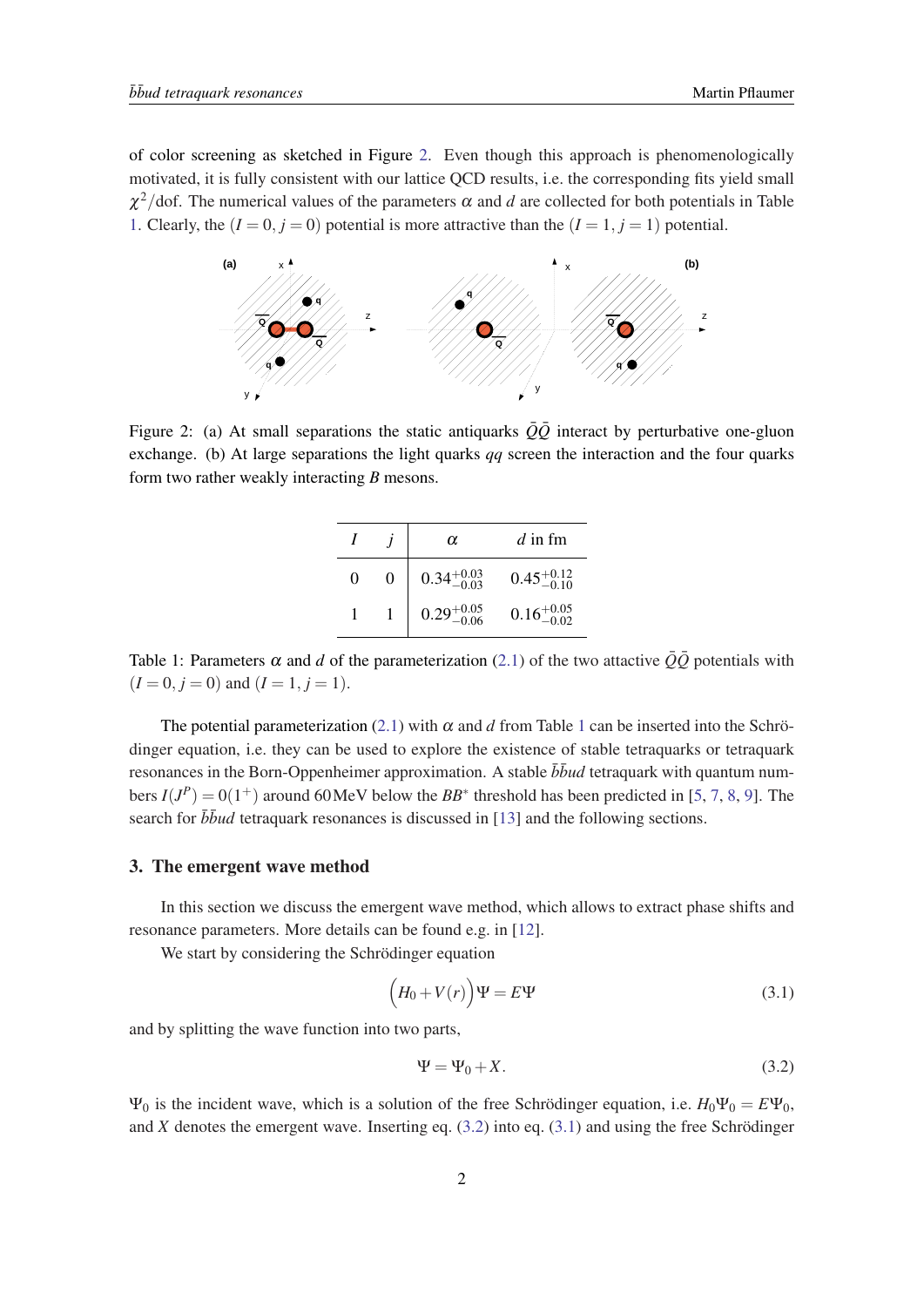<span id="page-3-0"></span>equation we obtain

$$
(H_0 + V(r) - E)X = -V(r)\Psi_0.
$$
\n(3.3)

Solving this equation for given energy *E* provides the emergent wave *X*. The asymptotic behavior of *X* determines the phase shifts. We find the poles of the S matrix and the T matrix in the complex energy plane and identify them with resonances, when located in the second Riemann sheet at  $\mathscr{E} - i\Gamma/2$ , where  $\mathscr{E}$  is the energy and  $\Gamma$  is the decay width of the resonance.

# 3.1 Partial wave decomposition

The Hamiltonian describing the two heavy antiquarks  $\bar{b}\bar{b}$  is

$$
H = H_0 + V(r) = -\frac{\hbar^2}{2\mu} \triangle + V(r),
$$
\n(3.4)

where  $\mu = M/2$  is the reduced mass and  $M = 5280 \text{ MeV}$  is the mass of the *B* meson from the PDG [[14\]](#page-7-0). One can express the incident plane wave  $\Psi_0 = e^{i\mathbf{k} \cdot \mathbf{r}}$  as a sum over spherical waves,

$$
\Psi_0 = e^{i\mathbf{k}\cdot\mathbf{r}} = \sum_l (2l+1)i^l j_l(kr) P_l(\hat{\mathbf{k}}\cdot\hat{\mathbf{r}}),\tag{3.5}
$$

where  $j_l$  are spherical Bessel functions,  $P_l$  are Legendre polynomials and the relation between energy and momentum is  $\hbar k = \sqrt{2\mu E}$ . Since the potential  $V(r)$  is spherically symmetric, we can also expand the emergent wave *X* in terms of Legendre polynomials *P<sup>l</sup>* ,

$$
X = \sum_{l} (2l+1)i^{l} \frac{\chi_{l}(r)}{kr} P_{l}(\hat{\mathbf{k}} \cdot \hat{\mathbf{r}}).
$$
 (3.6)

Inserting eq. (3.5) and eq. (3.6) into eq. (3.3) leads to a set of ordinary differential equations for  $\chi_l$ ,

$$
\left(-\frac{\hbar^2}{2\mu}\frac{d^2}{dr^2} + \frac{l(l+1)}{2\mu r^2} + V(r) - E\right)\chi_l(r) = -V(r)krj_l(kr).
$$
\n(3.7)

## 3.2 Solving the differential equations for the emergent wave

*V*(*r*), eq. [\(2.1](#page-1-0)), is exponentially screened, i.e. *V*(*r*)  $\approx$  0 for *r*  $\geq$  *R*, where *R*  $\gg$  *d*. Consequently, the emergent wave is a superposition of outgoing spherical waves for large separations  $r > R$  and can be expressed by spherical Hankel functions of the first kind  $h_l^{(1)}$  $\frac{1}{l}$ ,

$$
\frac{\chi_l(r)}{kr} = it_l h_l^{(1)}(kr). \tag{3.8}
$$

To compute the complex prefactors *t<sup>l</sup>* , which will lead to the phase shifts, we solve the ordinary differential equation (3.7) using the following boundary conditions:

- At  $r = 0$ :  $\chi_l(r) \propto r^{l+1}$ .
- For  $r > R$ : eq. (3.8).

We emphasize that the boundary condition for  $r \geq R$  depends on  $t_l$ . Solving the differential equation for a given value of the energy *E*, this boundary condition is only fulfilled for a specific value of *t<sup>l</sup>* . In other words the boundary condition for  $r > R$  fixes  $t_l$  as a function of *E*.

To solve eq. (3.7) numerically, we have implemented two different approaches: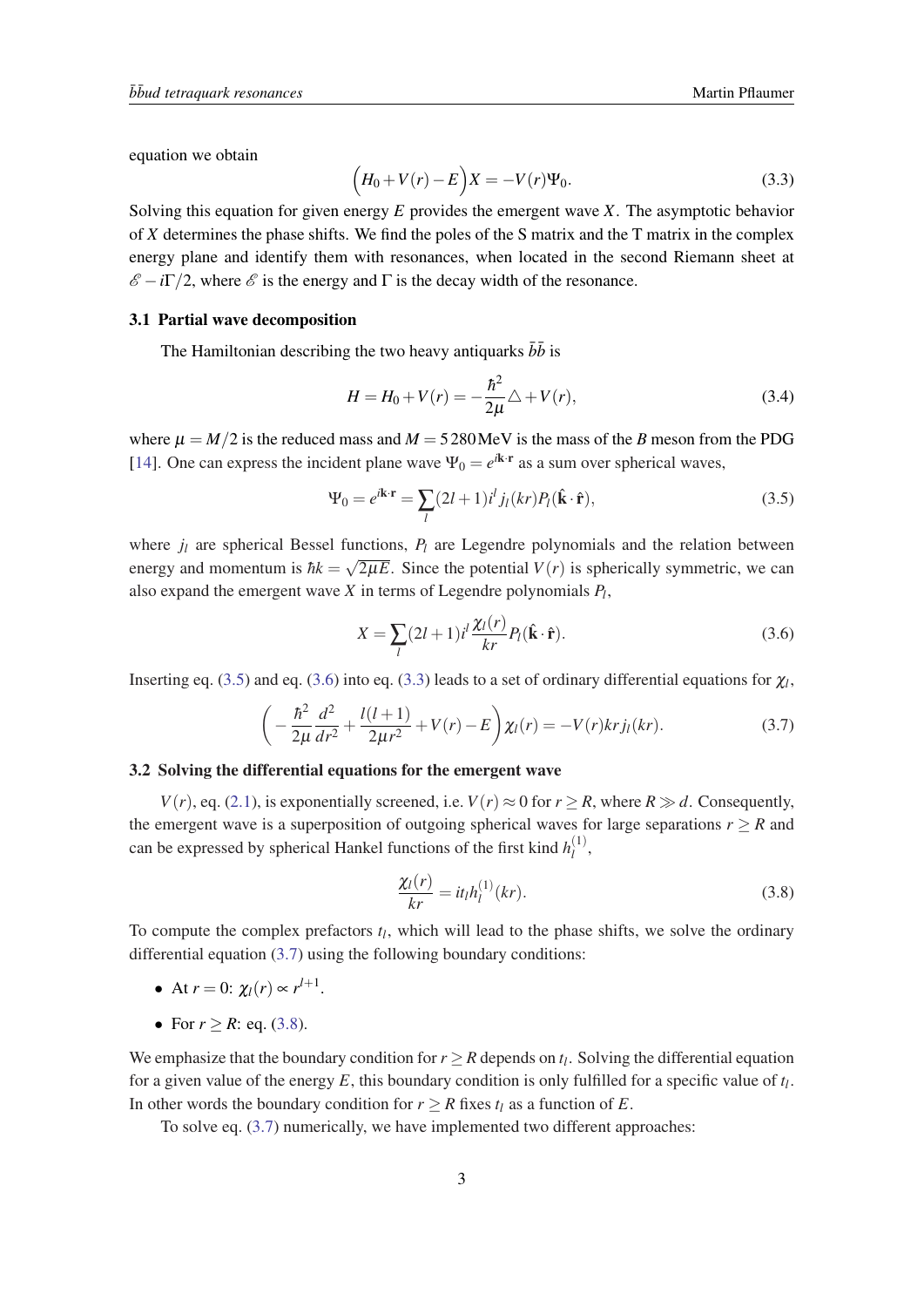- <span id="page-4-0"></span>(1) A fine uniform discretization of the interval  $[0, R]$  reducing the differential equation to a large set of linear equations, which can be solved rather efficiently, since the corresponding matrix is tridiagonal.
- (2) A standard 4-th order Runge-Kutta shooting method.

## 3.3 Phase shifts, S and T matrix poles

*tl* is an eigenvalue of the T matrix (see standard textbooks on quantum mechanics and scatter-ing, e.g. [\[15](#page-7-0)]). From  $t_l$  we can determine the phase shift  $\delta_l$  and also the corresponding S matrix eigenvalue

$$
s_l \equiv 1 + 2it_l = e^{2i\delta_l} \tag{3.9}
$$

(at large distances  $r \ge R$  the radial wave function is  $kr(j_l(kr) + it_lh_l^{(1)})$  $\binom{1}{l}(kr) = (kr/2)(h_l^{(2)})$  $h_l^{(2)}(kr) +$  $e^{2i\delta_l}h_l^{(1)}$  $l_l^{(1)}(kr)$ )). Note that both the S matrix and the T matrix are analytical in the complex plane and are also defined for complex energies *E*. Thus, we solve the differential equation [\(3.7](#page-3-0)) for complex *E* and find the S and T matrix poles by scanning the complex energy plane  $(Re(E), Im(E))$  and by applying Newton's method to find the roots of  $1/t_l(E)$ . These poles correspond to complex resonance energies  $E = \mathscr{E} - i\Gamma/2$  and must be located in the second Riemann sheet with a negative imaginary part of *E*.

# 4. Results for phase shifts, S and T matrix poles and prediction of resonances

## **4.1 Phase shifts**  $\delta_l$

We consider the more attractive  $\overline{b}\overline{b}$  potential with  $(I = 0, j = 0)$  (cf. section [2](#page-1-0)), compute  $t_I$ for real energies *E* and apply eq. (3.9) to determine phase shifts  $\delta_l$  for orbital angular momenta  $l = 0, 1, 2, 3, 4$ . A clear indication for a resonance would be a strongly increasing  $\delta_l$  from 0 to almost  $\pi$ . Such a behavior is, however, not observed (cf. Figure 3 (left)). Thus, we have to check more thoroughly, whether there are resonances or not.



Figure 3: (left) Phase shift  $\delta_l$  as a function of the energy *E* for orbital angular momenta  $l =$ 0,1,2,3,4 for the  $(I = 0, j = 0)$  potential  $(\alpha = 0.34, d = 0.45$  fm). (right) Phase shift  $\delta_1$  as a function of the energy *E* for different  $\alpha$  and fixed  $d = 0.45$  fm.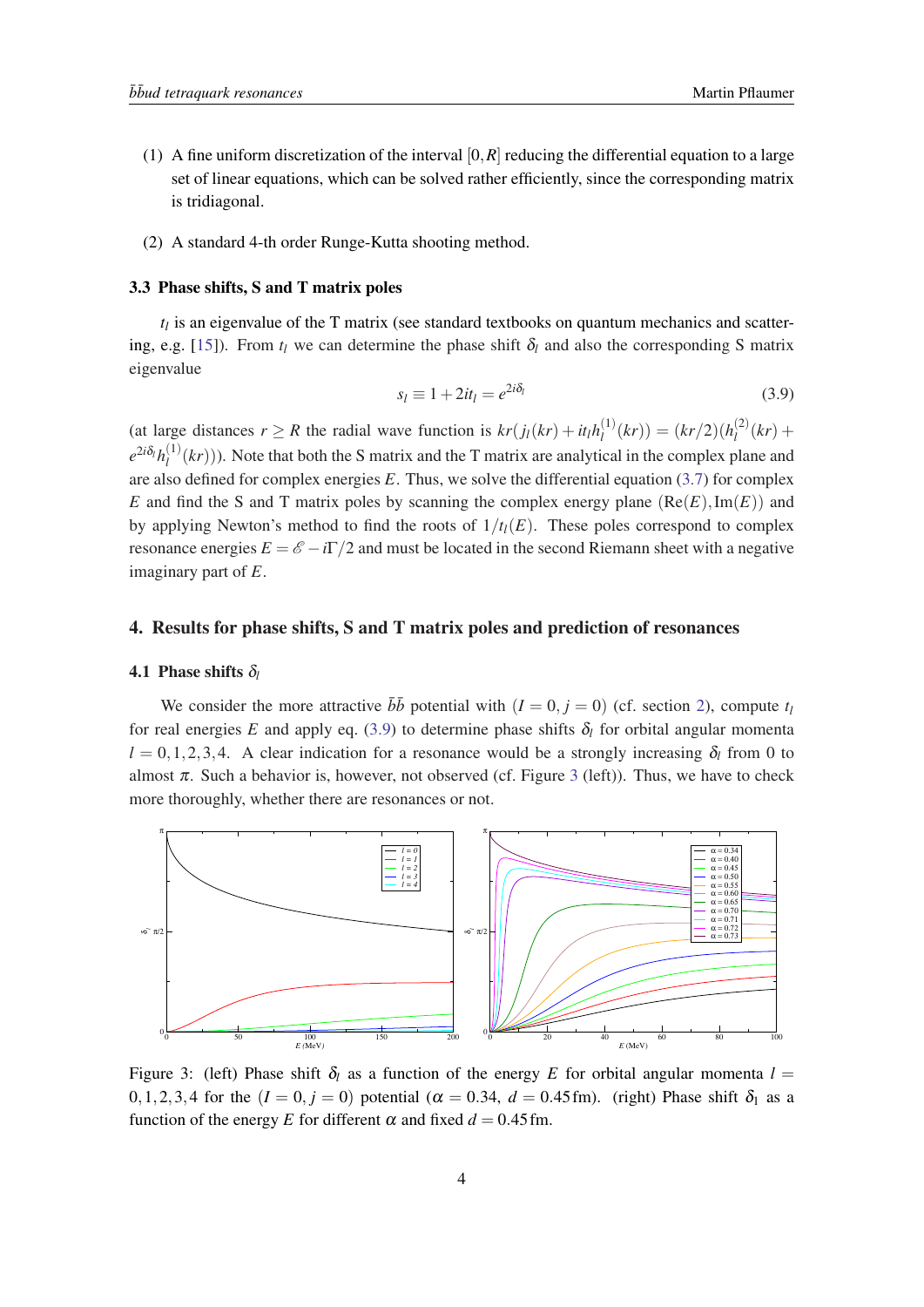It is also interesting to consider the  $l = 1$  channel for even more attractive potentials by increasing the parameter  $\alpha$ , while *d* is fixed. We show the resulting phase shifts  $\delta_1$  in Figure [3](#page-4-0) (right). For  $\alpha \geq 0.65$  resonances are clearly indicated. For  $\alpha \geq 0.72$  there are even bounds states, i.e. the phase shifts start at  $\pi$  and decrease monotonically. However, this observation does not allow to make a clear statement, whether there is a resonance for  $\alpha = 0.34$ .

#### 4.2 Resonances as poles of the S and T matrices for complex energies *E*

Now we search for poles of the T matrix eigenvalue  $t_l$  in the complex energy plane, which indicate resonances. For orbital angular momentum  $l = 1$  and the  $(l = 0, j = 0)$  potential we find a pole, which is shown in Figure 4 (left), where  $t_1$  is plotted as a function of the complex energy  $E$ . For a better understanding of the resonance and its dependence on the potential we determine the pole of  $t_1$  for various parameters  $\alpha$ . In Figure 4 (right) we show the location of the pole for several values of  $\alpha$  in the (Re(*E*), Im(*E*)) plane. Indeed, starting at  $\alpha = 0.21$  we find poles. Consequently, we can predict a resonance at  $\alpha = 0.34$ . For orbital angular momenta  $l > 1$  as well as for the less attractive potential  $(I = 1, j = 1)$  no poles have been found.



Figure 4: (left): T matrix eigenvalue  $t_1$  as a function of the complex energy *E* for the  $(I = 0, j = 0)$ potential ( $\alpha = 0.34$ ,  $d = 0.45$  fm). Along the vertical axis we show the norm  $|t_1|$ , while the phase  $arg(t_1)$  is visualized by different colors. (right) Trajectory of the pole of the T matrix eigenvalue  $t_1$ in the complex energy plane  $(Re(E), Im(E))$  corresponding to a variation of the parameter  $\alpha$ . The cloud of blue points represents the systematic error of our prediction.

# 4.3 Analysis of statistical and systematic errors

We perform a detailed statistical and systematic error analysis for the pole of  $t_1$  in the complex energy plane  $(Re(E), Im(E))$  using the same method as for our study of bound states [\[7\]](#page-7-0). We parametrize the lattice QCD data for the potential  $V^{\text{lat}}(r)$  with an uncorrelated  $\chi^2$  minimizing fit using the ansatz  $(2.1)$  $(2.1)$ , i.e. we minimize the expression

$$
\chi^2 = \sum_{r_{\text{min}} \le r \le r_{\text{max}}} \left( \frac{V(r) - V^{\text{lat}}(r)}{\Delta V^{\text{lat}}(r)} \right)^2 \tag{4.1}
$$

with respect to  $\alpha$  and  $d$ , where  $\Delta V^{\text{lat}}(r)$  denotes the corresponding statistical errors. To estimate the systematic error, we perform fits for various fit ranges  $r_{\min} \le r \le r_{\max}$ . Additionally, we vary the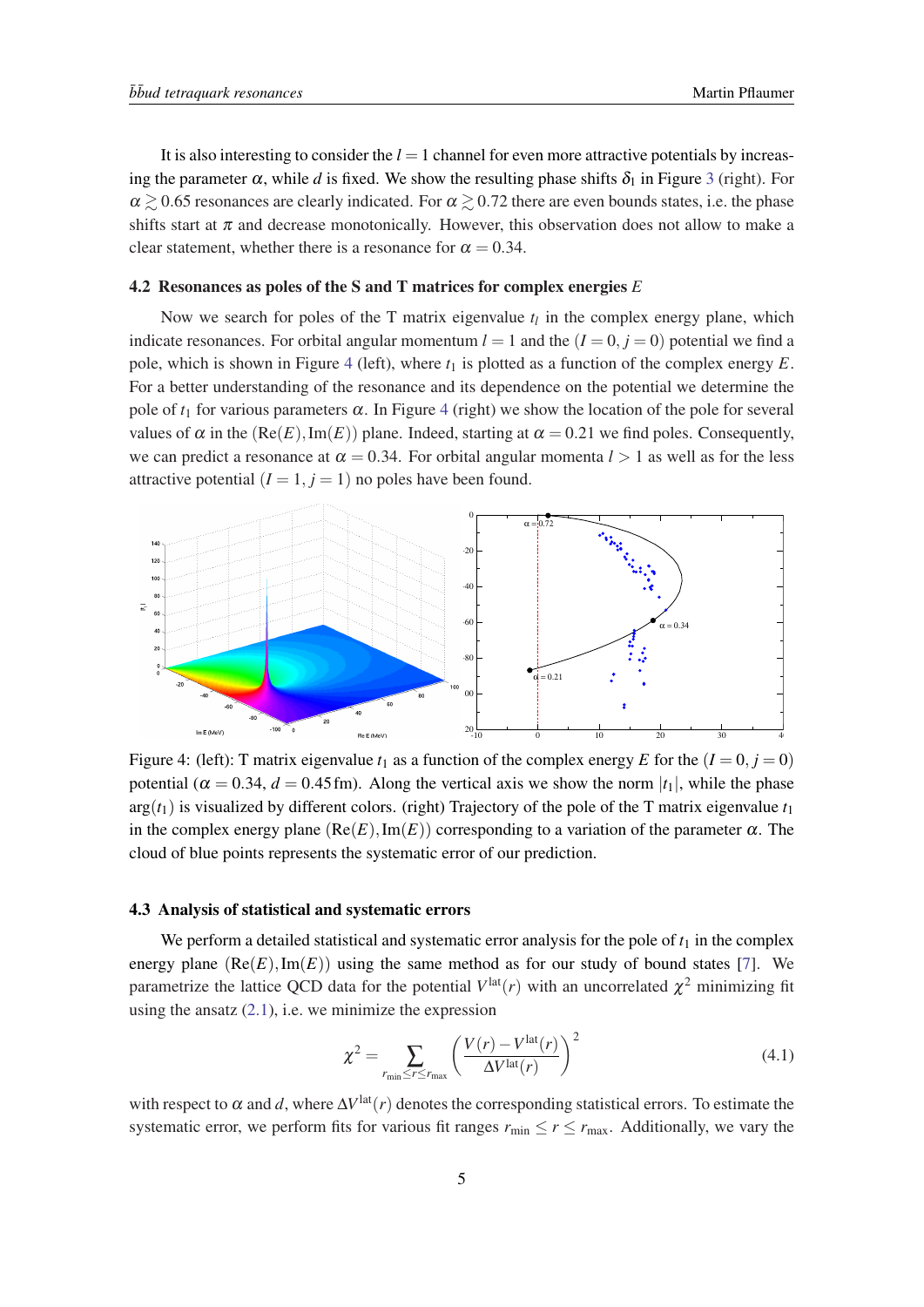<span id="page-6-0"></span>range of the temporal separation  $t_{\min} \le t \le t_{\max}$ , where  $V^{\text{lat}}(r)$  is read off. For each fit we determine the pole of  $t_1$ , i.e. the resonance energy  $\mathscr E$  and the decay width Γ. As systematic error we take the spread of these results, while the statistical error is determined via the jackknife method. Applying this combined systematic and statistical error analysis, we find a resonance energy  $\mathscr{E} = \text{Re}(E)$  $17^{+4}_{-4}$ MeV above the *BB* threshold and a decay width  $\Gamma = -2\text{Im}(E) = 112^{+90}_{-103}$  MeV. Studying the symmetries of the quarks with respect to color, flavor, spin and their spatial wave function and considering the Pauli principle we determine the quantum numbers as  $I(J^P) = 0(1^-)$ . The mass of this  $\bar{b} \bar{b} u d$  tetraquark resonance is given by  $m = 2M + \text{Re}(E) = 10576^{+4}_{-4}\text{MeV}$ .

# 5. Conclusion

We have explored the existence of  $\bar{b}$ *bud* tetraquark resonances applying lattice QCD potentials for two static antiquarks in the presence of two light quarks, the Born-Oppenheimer approximation and the emergent wave method. We predict a new resonance with quantum numbers  $I(J^P) = 0(1^-)$ , a resonance mass  $Re(E) = 17^{+4}_{-4}$  MeV and a decay width  $\Gamma = 112^{+90}_{-103}$  MeV.

# Acknowledgements

We acknowledge useful conversations with K. Cichy.

P.B. acknowledges the support of CeFEMA (grant FCT UID/CTM/04540/2013) and is thankful for hospitality at the Institute of Theoretical Physics of Goethe-University Frankfurt am Main. M.C. acknowledges the support of CeFEMA and the FCT contract SFRH/BPD/73140/2010. M.W. acknowledges support by the Emmy Noether Programme of the DFG (German Research Foundation), grant WA 3000/1-1.

This work was supported in part by the Helmholtz International Center for FAIR within the framework of the LOEWE program launched by the State of Hesse.

Calculations on the LOEWE-CSC and on the on the FUCHS-CSC high-performance computer of the Frankfurt University were conducted for this research. We would like to thank HPC-Hessen, funded by the State Ministry of Higher Education, Research and the Arts, for programming advice.

## **References**

- [1] W. Detmold, K. Orginos and M. J. Savage, "*BB* Potentials in Quenched Lattice QCD," Phys. Rev. D 76, 114503 (2007) [hep-lat/0703009 [hep-lat]].
- [2] M. Wagner [ETM Collaboration], "Forces between static-light mesons," PoS LATTICE 2010, 162 (2010) [arXiv:1008.1538 [hep-lat]].
- [3] G. Bali *et al.* [QCDSF Collaboration], "Static-light meson-meson potentials," PoS LATTICE 2010, 142 (2010) [arXiv:1011.0571 [hep-lat]].
- [4] M. Wagner [ETM Collaboration], "Static-static-light-light tetraquarks in lattice QCD," Acta Phys. Polon. Supp. 4, 747 (2011) [arXiv:1103.5147 [hep-lat]].
- [5] P. Bicudo *et al.* [European Twisted Mass Collaboration], "Lattice QCD signal for a bottom-bottom tetraquark," Phys. Rev. D 87, 114511 (2013) [arXiv:1209.6274 [hep-ph]].